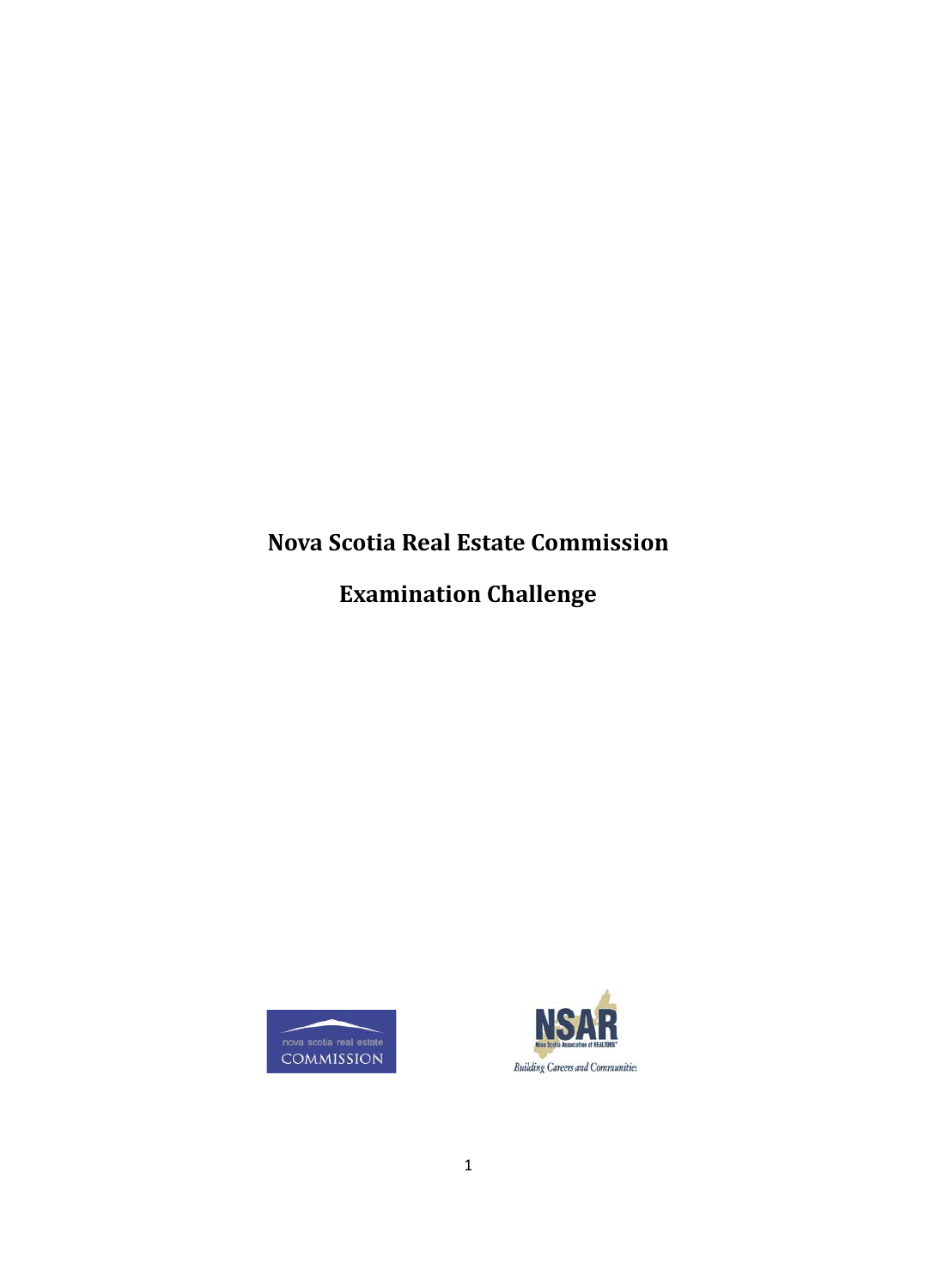Copyright 2012. All rights reserved. No part of this publication may be reproduced, stored in a retrieval system, or transmitted in any form, or by any means, mechanical, electronic, photocopying, recording, or otherwise, without the prior written permission of the Nova Scotia Real Estate Commission.

Care has been taken to trace and acknowledge ownership of copyright material contained in this text. The publishers will gladly accept any information that will enable them to rectify any reference or omission in subsequent editions.

Copyright © 2012 Nova Scotia Real Estate Commission 7 Scarfe Court, Suite 200 Dartmouth, NS B3B 1W4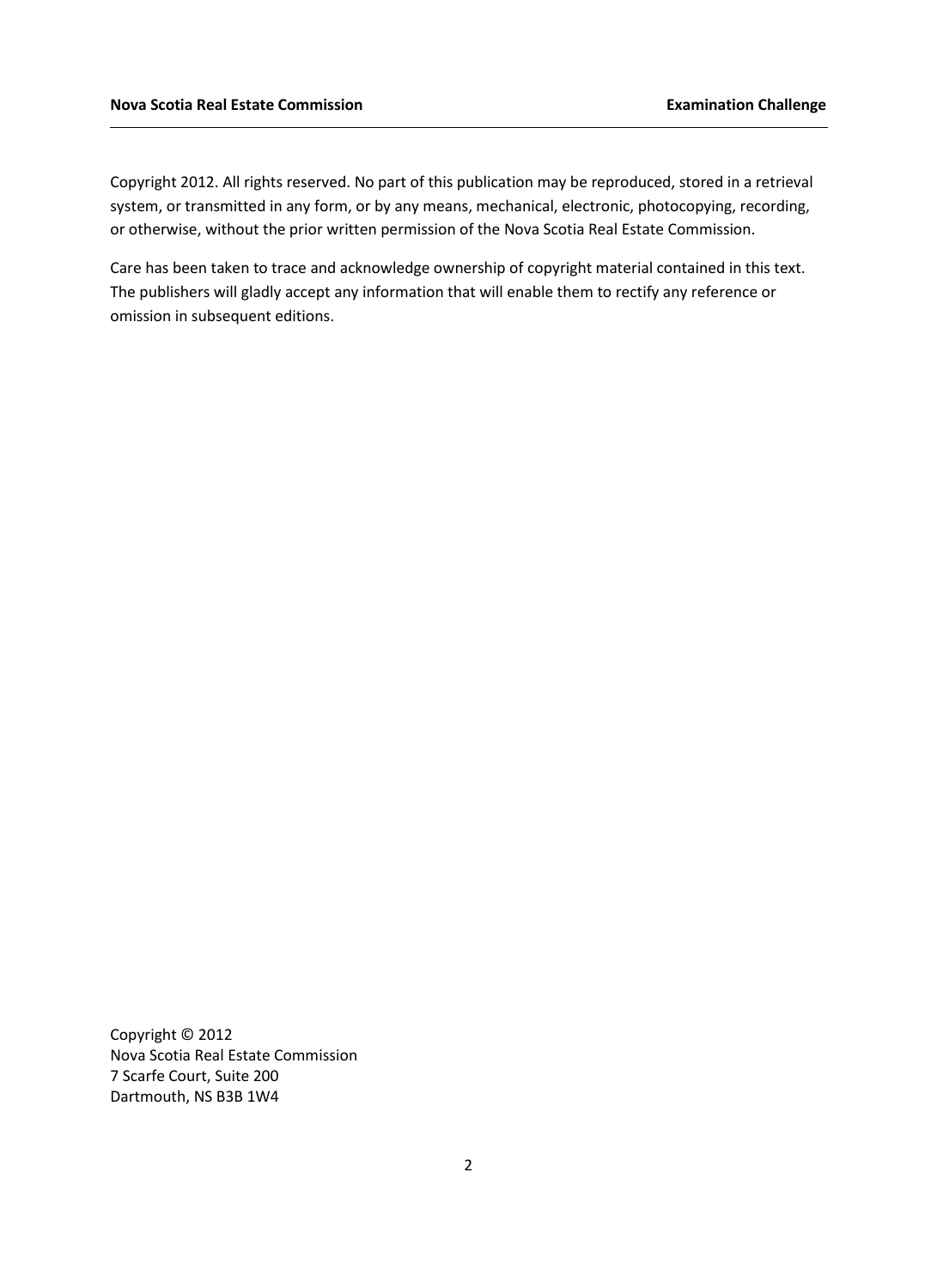### **Introduction**

The Nova Scotia Real Estate Commission (the Commission) specifies education requirements and registration procedures for real estate salespersons and brokers in the province of Nova Scotia. The Nova Scotia Association of REALTORS® (NSAR), its nominee for education, offers the *Salesperson and Broker Licensing Courses* to eligible individuals. NSAR sells the study materials applicants need to prepare for the exam.

The Registrar makes all decisions in regard to licensing qualifications and educational requirements. As part of the decision making process for the *Examination Challenge Program*, the Registrar may require input from the NSAR and the Commission Licensing Committee.

Eligibility is based on educational achievements and, where applicable, relevant experience. Documentation is required, in support of any application, to ensure that individuals have met necessary requirements.

The final decision regarding eligibility for this program rests with the Registrar of the Nova Scotia Real Estate Commission. The Registrar is empowered to exercise such powers and duties as are conferred by the *Real Estate Trading Act*, including all matters involving educational requirements and licensing.

Any applicant that is refused a licence by the Registrar may appeal the decision to the Commission Licensing Committee.

# **Challenge examinations**

This booklet is designed to assist individuals eligible to pursue the *Challenge Examinations* to be licensed to trade in real estate in the province of Nova Scotia.

The *Challenge Examination* tests skills and competencies relating to province-specific content. Challenge examinations apply to:

- Existing salespeople from other jurisdictions.
- Existing brokers/associate brokers from other jurisdictions.
- Lawyers

The examination challenge approach provides a consistent method to assess knowledge, while ensuring that individuals demonstrate required skills and competencies using a structured evaluation format. The Registrar grants eligible persons the right to challenge selected examinations in lieu of attending classroom programs or completing correspondence courses. Failure to successfully challenge an exam means the applicant must challenge again until they are successful.

The Challenge Examination assesses skills/competencies in regard to province-specific materials. A Preparation Guide is provided to assist individuals in reviewing course materials and identifying key province-specific topic matters.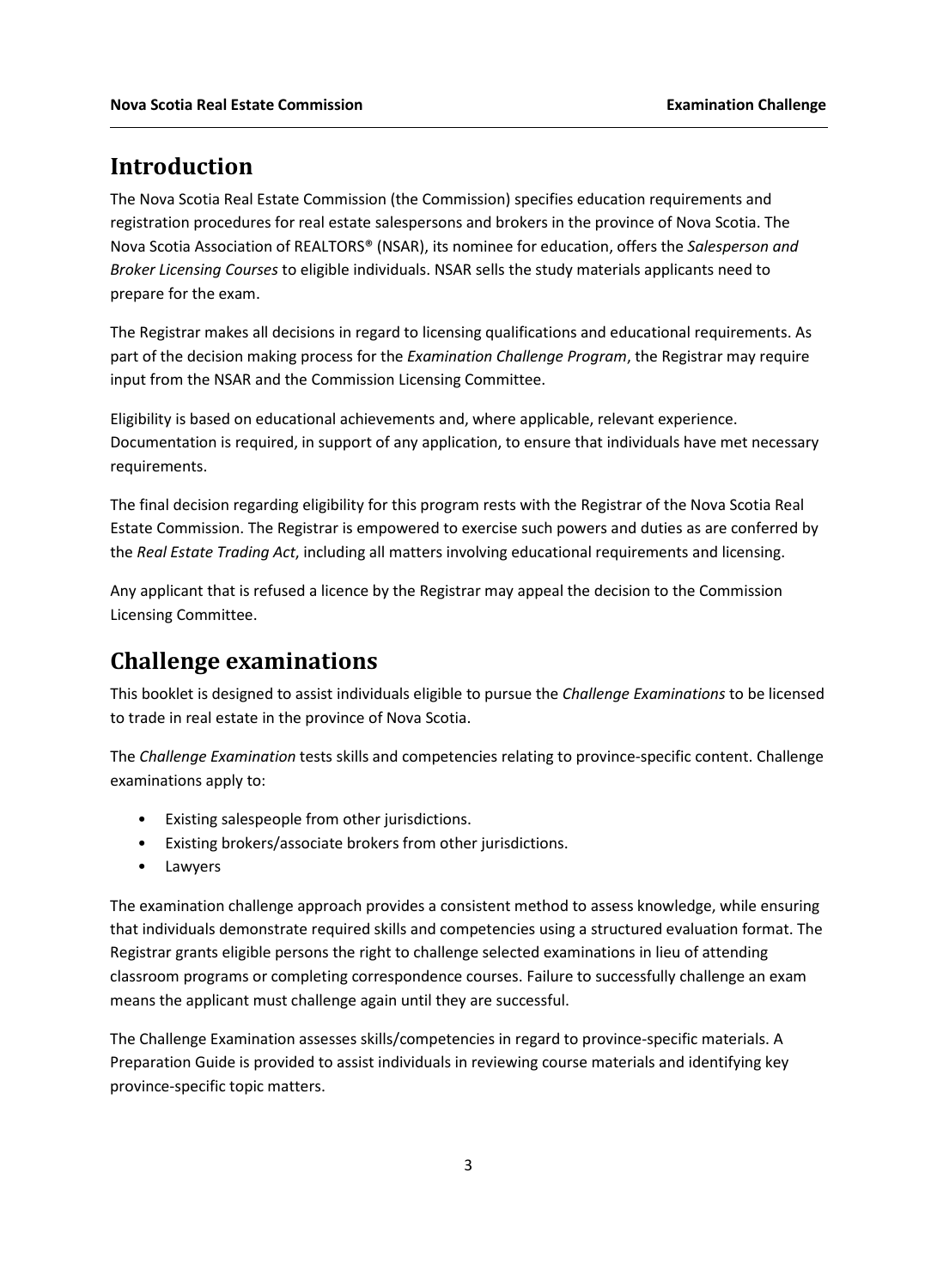#### **About the exam**

The *Challenge Examination* assumes that common topics (as recognized by real estate regulators), and associated skills and competencies are adequately addressed through licensing/registration courses in the originating jurisdiction. The *Challenge Examination* is based on skills/competencies for uncommon (province-specific) subject matter, most notably Nova Scotia legislation impacting the trading of real estate and unique regulatory considerations affecting industry members.

#### **Exam process**

**Scheduling:** Applicants must provide a licensing history issued by the regulatory body where they are currently licensed and submit an exam application.

**Format:** Exam questions focus on province-specific topics from the licensing course, as applicable. No notes or scrap paper may be taken into the examination room.

**Pass Mark:** The pass mark is 70 per cent.

**Rewrites:** Should the applicant not be successful in achieving 70 per cent, they must make arrangements to challenge the exam again.

**Identification:** Photo identification (either a valid driver's license or passport) must be presented to write the *Challenge Examinations*. No exceptions are permitted.

**Cancellation:** Due to unforeseen circumstances, examination dates may be cancelled and/or examination centres may be closed without notice. In such cases, examinations will be rescheduled and/or relocated.

# **Preparing for the exam**

Licensing courses in Nova Scotia use an integrated encyclopedia/workbook learning design.

While it is important to study the province-specific content noted in this booklet, applicants should review all course materials. The *Real Estate Encyclopedia*, *Provincial Reference Manual*, and Salesperson Licensing Course workbooks contain easy-to-follow procedural steps, tips, and guidelines. Appendices in all three course workbooks include exercise answers.

**Salesperson licensing course materials:** The Workbook and Forms and Solutions Guide provide the main reference materials for the examination challenge.

**Common v. province-specific topics:** Testing mechanisms in the *Challenge Examination* emphasize skills and competencies relating to province-specific content, but assume knowledge of generally-accepted real estate principles, practices, and knowledge common to provincial jurisdictions. As such, overall familiarity with *all* texts and workbook content (province-specific and common) is essential when preparing for the examination.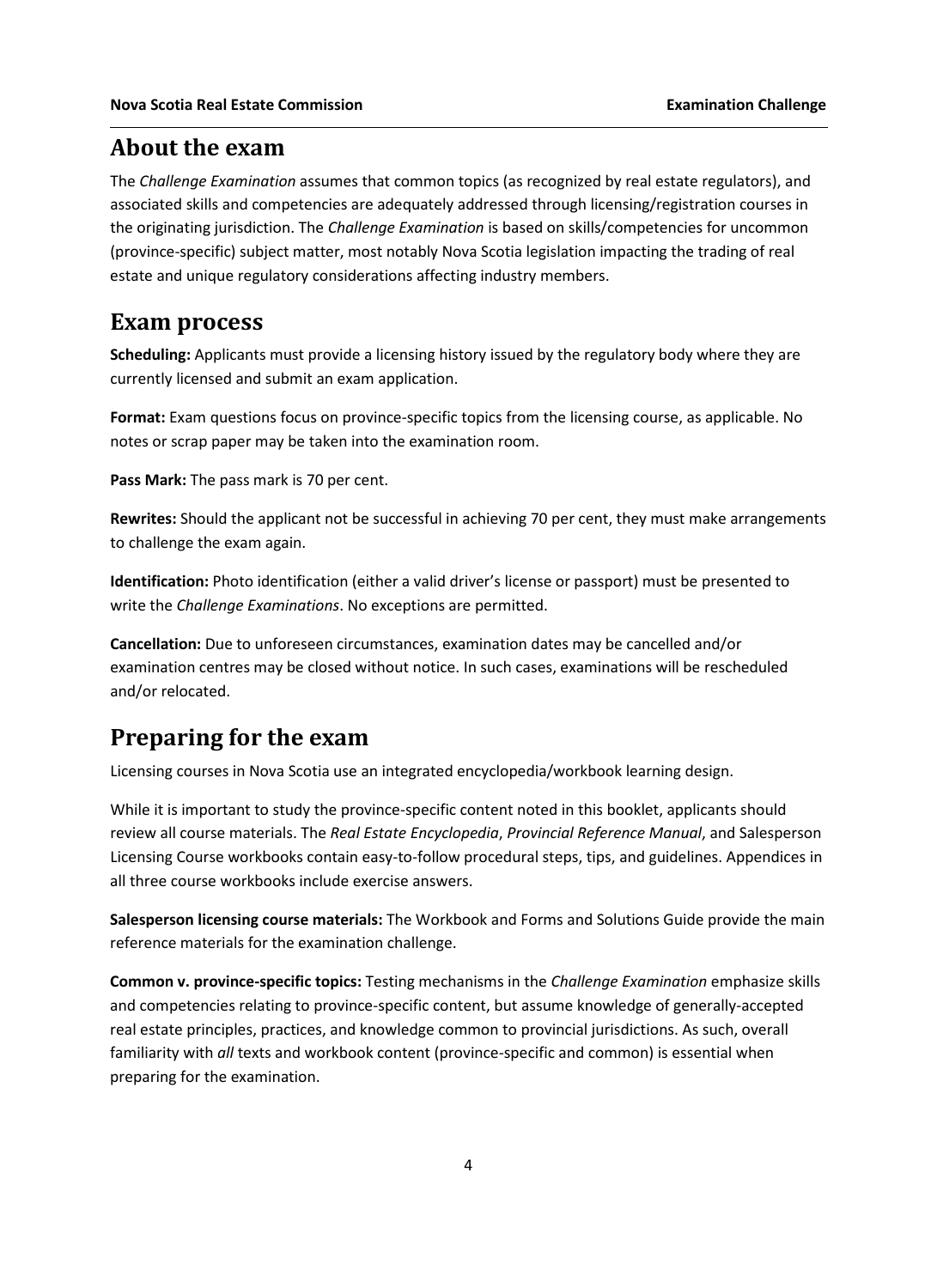**Exercises/Assignments:** Applicants do not have to complete the course assignments to write the exam; however completing the assignments will assist in writing the exam. Answers are provided in the Forms and Solutions Workbook.

**Real Estate Encyclopedia:** The *Real Estate Encyclopedia* consists of common topics.

**Provincial Reference Manual:** The *Provincial Reference Manual* consists of province-specific materials.

# **Summary of Nova Scotia specific content**

(From the Salesperson Licensing Course book)

- Unit 1, Session 2 Professional Association & Regulatory Controls
- Unit 3, Session 1 Real Estate Ownership
- Unit 3, Session 2 Planning, Land Use & Taxation
- Unit 3, Session 3 Real Estate Trading
- Unit 3, Session 4 Other Provincial/Federal Legislation
- Unit 4, Session 1 Agency Relationships and Disclosures
- Unit 7, Session 2 New Houses
- Unit 8, Session 1 Standards, Trade Practices, and Discipline
- Unit 8, Session 2 Risk Management and Professionalism
- Unit 9, Session 1 Seller Representation and the Listing Process
- Unit 9, Session 2 Buyer Representation and Negotiations
- Unit 10, Session 1 Drafting the Residential Resale Agreement
- Unit 10, Session 2 Conditional Offers and Selected Forms
- Unit 10, Session 3 Condominium Resale Agreement
- Unit 10, Session 4 Tenancy Agreement